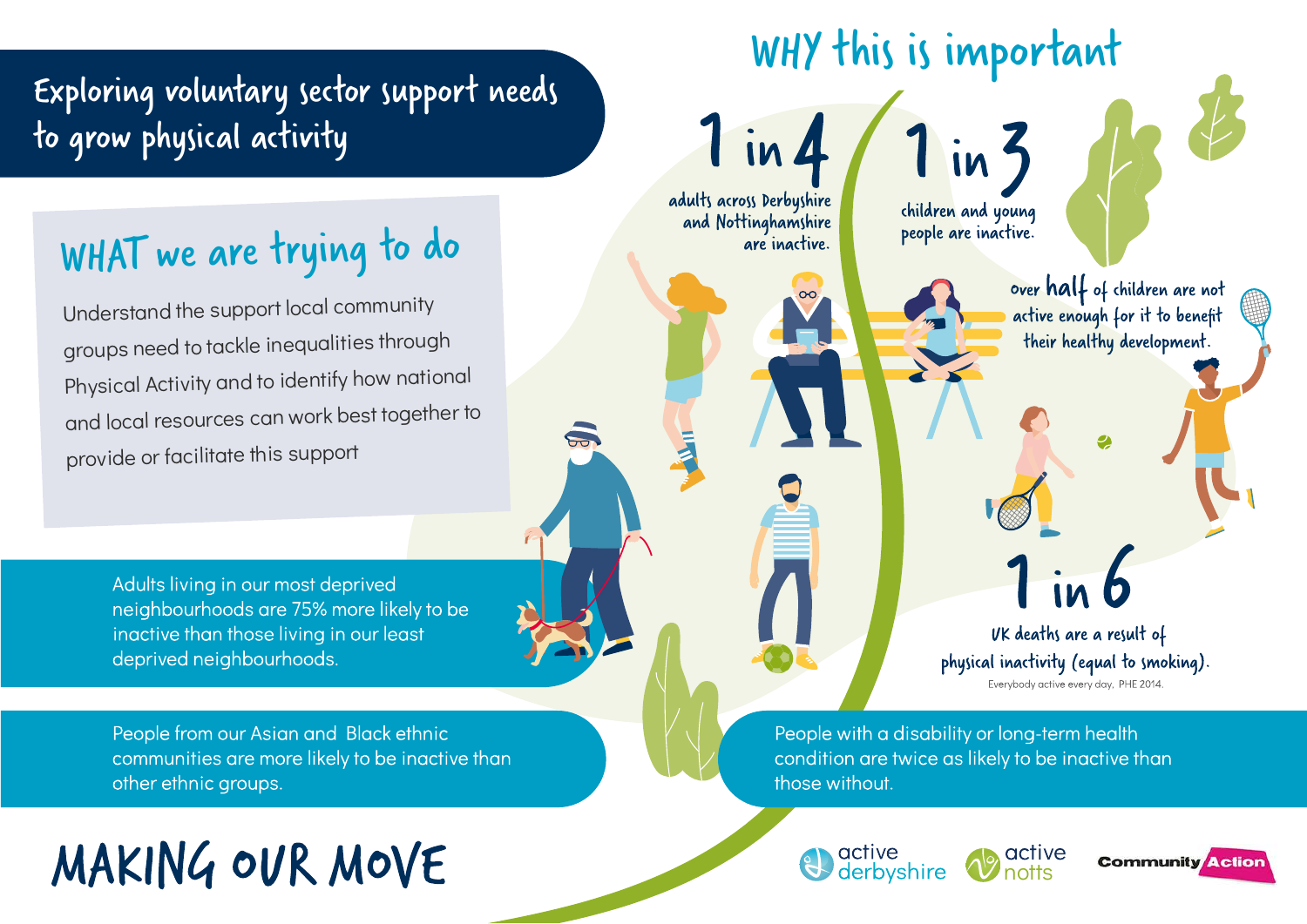There
is
a
sizable
opportunity
to work
with
new
VCSE
who
do
not currently
incorporate
physical activity
to
connect
with
new audiences.
'93%
groups
articulated a
desire
to
incorporate
physical activity
into
their
activities'

- Context is key, each aroup of people
and
place
is
unique
- Recognising there are different support needs, for different circumstances and its
important
to
consider how
and
by
whom
these
are provided
- Capacity, knowledge & ability
to
connect
and
build relationships
is
important
to make
the
most
of
the resources
we
have







There
was
an
event
on  $27<sup>th</sup>$  January 2022 to share what
we
are
learning through
Club
Matters
Local and
to
codesign
the next
steps
for
the
work.

This
event
was
attended by
a
range
of
national, regional,
and
local partners
with
an
interest.

We
heard
from
Sport
England, Community
Action
Derby
and Active
Partners
Trust
about
the context for this work and why this work is so important you can see this here

We
discussed
what
was
important and
identified
questions
that
will help
us
to
better
understand support
needs
as
we
progress
our work
together
and
enable
people to
move
more.





- learning together about people's experiences
- involving people in the planning & design of activities
(co-design/co-produce)
- putting on weekly walks & connecting with others to
do
this
- build activity into coffee mornings, lunch clubs and other
social
gatherings
- linking people together to share resources
- utilising social media to share messages and activities
- connecting
with
those
who
have
relationships
& understand
communities
- share volunteer opportunities and connections
- seek to understand residents' relationship with exercise
- make use of (free) open spaces to move more
- support people to access funding to overcome hurdles
for
activity

You
can
see
what people said here